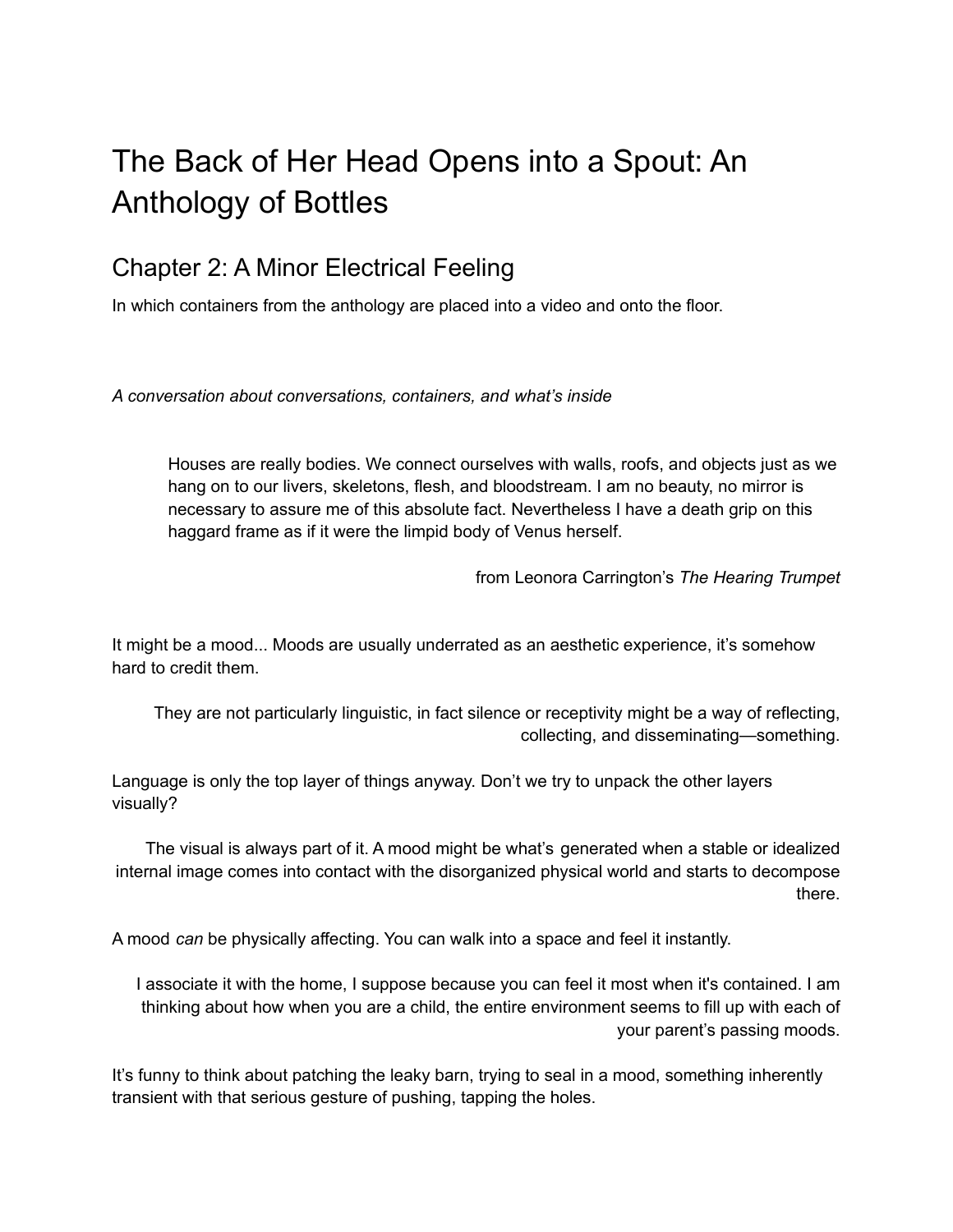But there's always contact involved, our bodies or minds are opposed somehow, because the mood is always in response to things; it's a form of dialogue between inside and out, self and other.

I wonder if in the last year the balance has flipped with our experience of containment. What's considered more real—the life in here or the life out there? Is what we call real less situated outside of the home now? Traditionally spending too much time with your interior is madness, right? But maybe we have begun to perceive inside and outside as more equal. It reminds me of your story about a recent encounter with a drunken stranger who wanted to lean forward and chat without a mask.

I felt myself jump: it was as if someone had walked up to me and poked me with a stick. I was shocked, like—what are you doing, man!?

## Too close!

Speaking of barriers and things arising through contact, what about the sequence of image-words-image we talk about sometimes? I'm trying to get it straight. There's the exterior image that exists in the outside world, the verbal description of it that comes from inside but also exists in the immediate world between you and the person you communicate with, and then the resulting image in the other person's mind. The last of which is purely subjective and exists only inside the other person.

That image functions as a rorschach, which makes you wonder about the degree of coincidence amongst people's mental photography. Obviously there is overlap in how we are trained to read images but then there are always these outlier responses that might not connect to a familiar logic.

But in any case the image is not shareable even though you can share the words. It's like eating, flavour.

Right. Eating is a useful analogy.

We eat next to one another and we talk a lot while we are eating, but what's going on inside of each of us is separate.

That's why I like to speculate about telepathy, because there must be ways to communicate the interior sensation as well; but maybe we only get glimpses that register in the form of a thought or a mood that enters you suddenly and inexplicably?

That reminds me of the descendants who are thirsty because the ancestors ate too much salt. Feeling someone else's mood in your body and being unable to make sense of it—a disconnected sense of apathy or attraction.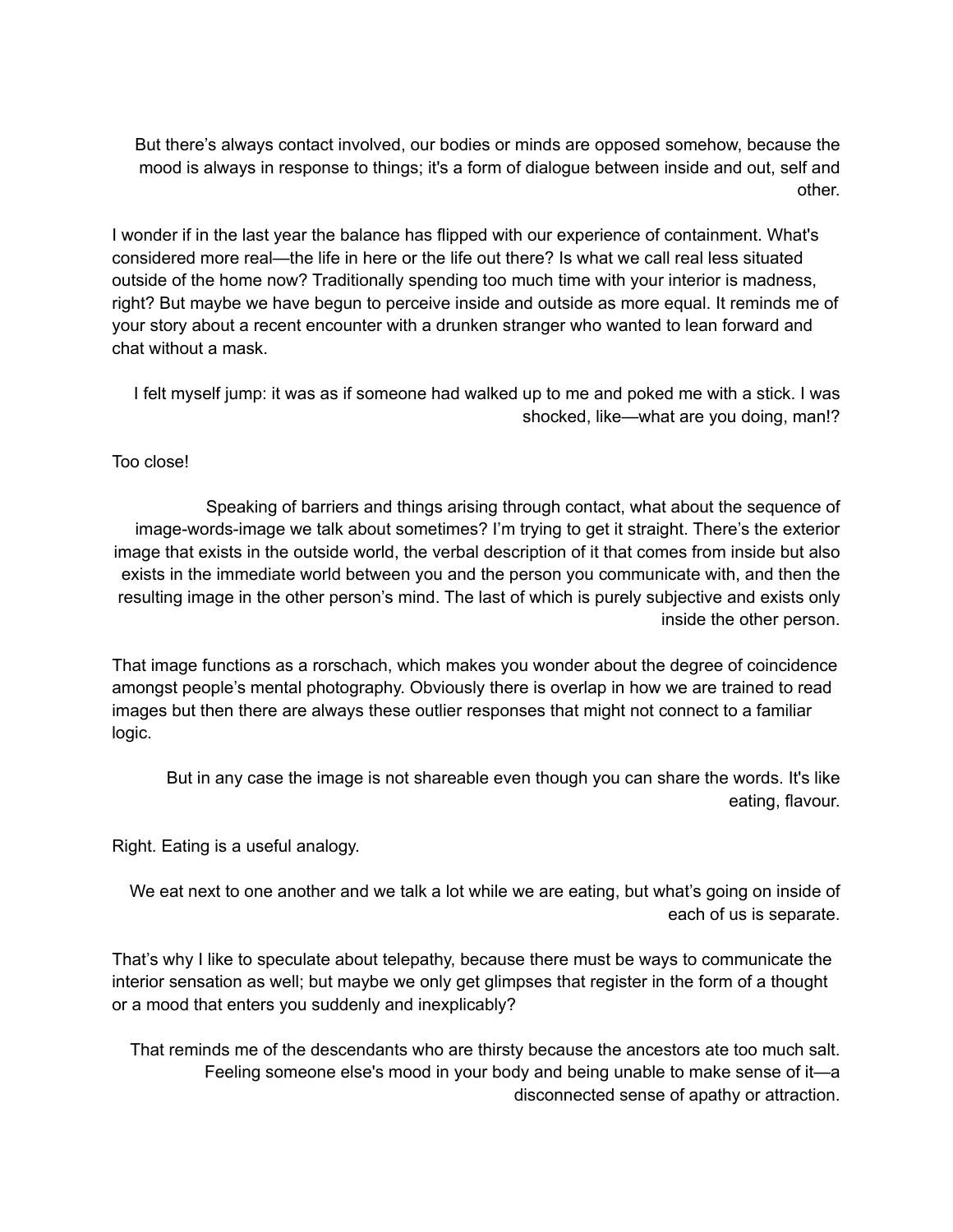Do you mean the question of lineage or carrying things?

I wonder… There's no rule that metaphors have to mean one thing. I was thinking about the way people used to use Homer or Virgil for sortilege. You could ask a very specific question and get a very specific response by reading at random but that doesn't use up all the poetry. It's not empty afterward.

So maybe there are nested containers, different interiors.

I love this idea of trying to share something that's one hundred percent secret and enclosed.

Or wanting to, even thinking about the desire to. Although actually we attempt to experience the inside of one another all the time as a part of the way we read one another. It's exciting to think of in relation to a chain of images unfolding and ending in the inside of another person… But can that be documented? What is the role of the record in that, or in our collaboration for that matter?

I'd always assumed we'd keep going until we've made an exhaustive library of everything.

For us in particular documentation is important in making things shareable. But it's also significant that there's such a time zone translation to contend with, a slice or cut between us because we are so distant geographically and in time. The delay demands a kind of documentation that almost relates to analogue image making. The steps we take to document everything are like a technical process.

There's also a funny denial of the present because there is no present—I'm in your past and you're in my future.

There's no shared immediate, so we constantly document and create archives for one another.

That seems like part of the library idea.

Writing encyclopedias, with all the hubris of knowledge making.

Busily filling volumes full of feelings… With ordinary documentation you have a real world thing to compare it to, all you have to do is hold it up next to the real thing and you can assess the documentation for accuracy, whereas any number of our encyclopedia entries can be perfectly correct all at once because the thing (whatever it is) is invisible.

It's hard to apply the scientific method. But I'm curious about the idea of what's correct. How do you develop a system to determine the soundness of things? It's like trying to map experience—it's subjective but it's not random and it's not disconnected to the outside world…